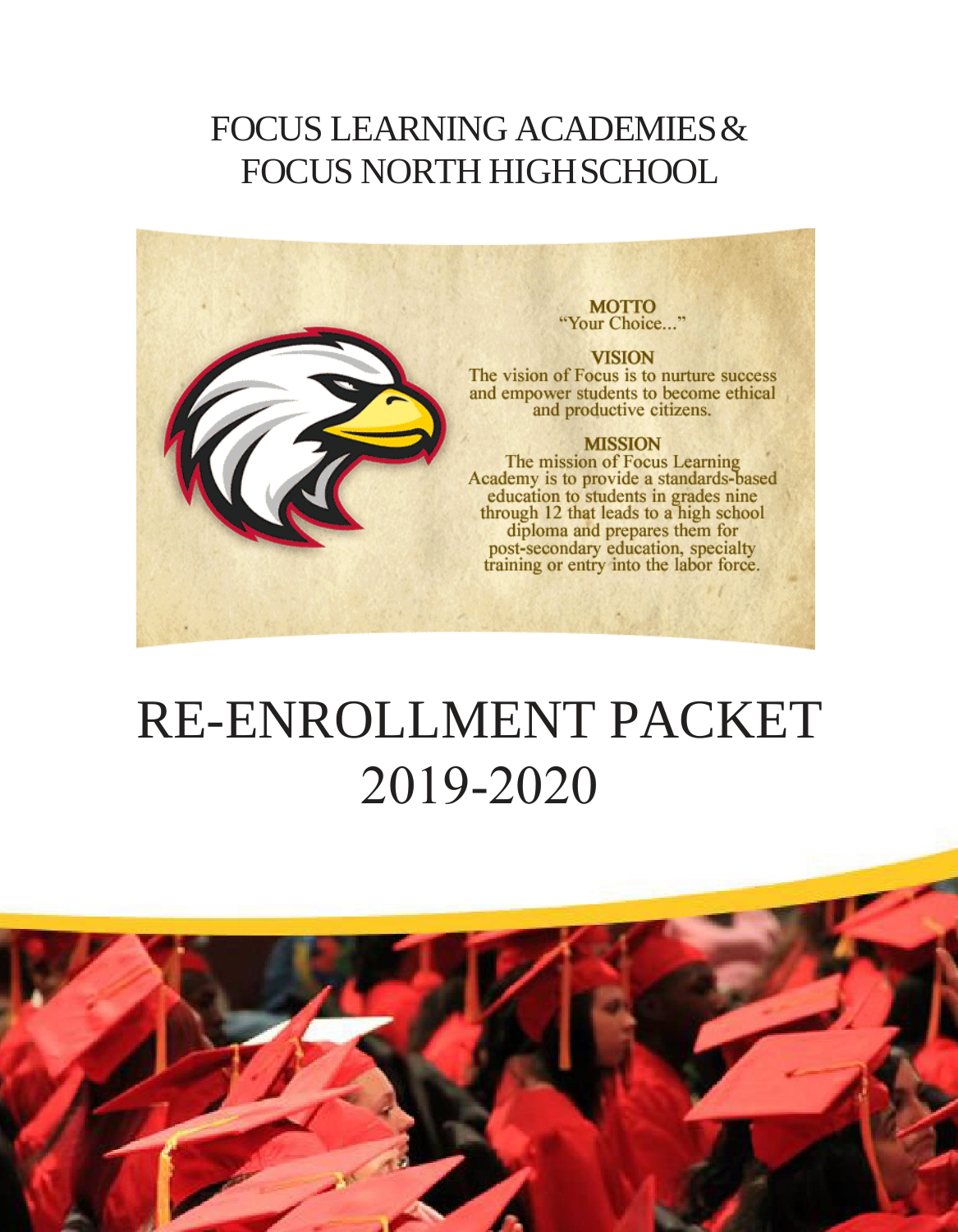

Dear Student,

We are excited you chose to join our Focus family! Here at Focus our motto is "Your Choice," as your educational future lies in your hands.

If you have any questions about the enrollment process, please contact our offices for immediate assistance. We are happy to help you!

We are privileged to support you on your academic journey and look forward to watching you walk across the stage at YOUR high school graduation. Your success is our success.

Welcome!

Respectfully,

Focus Learning Academy Southeast Staff Focus Learning Academy Southwest Staff Focus North High School Staff

#### **[www.focuslearn.org](http://www.focuslearn.org/)**

**Follow us on Facebook and Twitter for school events, activities, and special information!**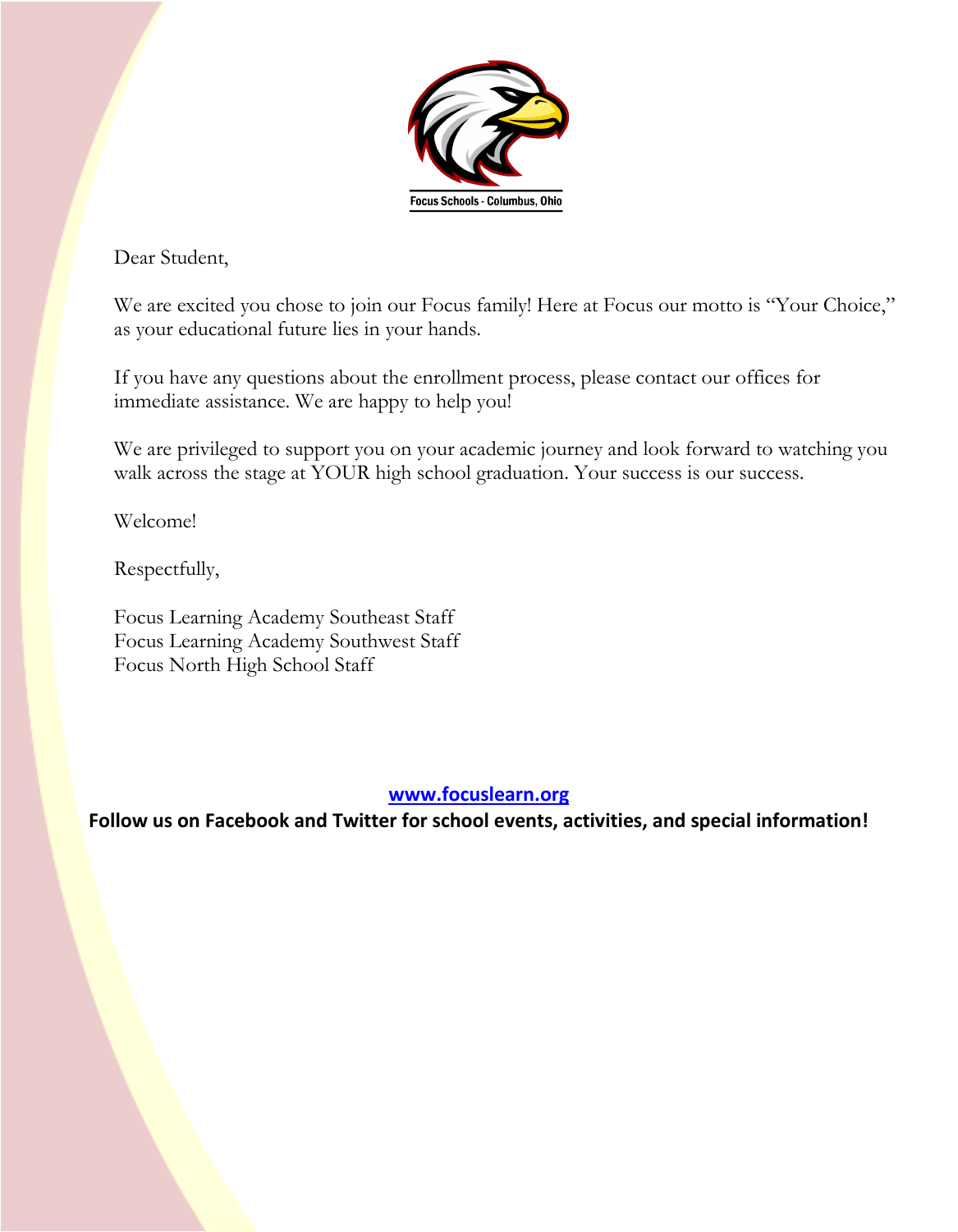

## **RE-ENROLLMENT FORM**

**Office Use Only:** 

Re-enrollment Date \_\_\_\_\_\_\_\_\_\_\_\_\_\_\_\_ ES INT

#### Student Information (Confidential)

| (First) | (Last)                                       |                                                                                                                                                                                                                                 |                                           |
|---------|----------------------------------------------|---------------------------------------------------------------------------------------------------------------------------------------------------------------------------------------------------------------------------------|-------------------------------------------|
|         |                                              |                                                                                                                                                                                                                                 |                                           |
|         |                                              |                                                                                                                                                                                                                                 |                                           |
|         |                                              |                                                                                                                                                                                                                                 |                                           |
|         |                                              |                                                                                                                                                                                                                                 |                                           |
|         |                                              |                                                                                                                                                                                                                                 |                                           |
|         |                                              |                                                                                                                                                                                                                                 |                                           |
|         | (Middle)<br>Date of Birth $(mm/dd/yy)$ / / / | Grade: $\frac{1}{\sqrt{1-\frac{1}{2}} \cdot \frac{1}{\sqrt{1-\frac{1}{2}} \cdot \frac{1}{2}}}}$<br>Age: $\_\_\_\_\_\_\_\_\_\_\_\_\_\$<br>Has your address changed since your previous enrollment at Focus? _______ Yes ______No | Gender: ______ Male ______ Female<br>Zip: |

#### Primary Parent/Guardian Information

| Name                                                                                                                                                                                                                                        |                                                                              |        |              |        |  |
|---------------------------------------------------------------------------------------------------------------------------------------------------------------------------------------------------------------------------------------------|------------------------------------------------------------------------------|--------|--------------|--------|--|
| (First)                                                                                                                                                                                                                                     | (Middle)                                                                     |        | (Last)       |        |  |
| Address                                                                                                                                                                                                                                     | <u> 1980 - Jan James James Barbara, martin da kasar Amerikaan (h. 1980).</u> |        | City         |        |  |
| Zip<br><b>Contract Contract Contract Contract Contract Contract Contract Contract Contract Contract Contract Contract Contract Contract Contract Contract Contract Contract Contract Contract Contract Contract Contract Contract Contr</b> |                                                                              |        |              |        |  |
| Home Phone (                                                                                                                                                                                                                                | $\overline{a}$                                                               | Work ( | $\mathbf{r}$ | Cell ( |  |

#### Emergency Contact Information

If we are unable to reach the parent(s)/guardian(s) listed on the application, please contact the individuals listed below:

|  | Home Phone ( ) Work ( ) Cell ( ) |  |
|--|----------------------------------|--|
|  |                                  |  |

#### *I certify that the information on this Re-enrollment form is accurate.*

| (Parent/Guardian/Adult Student Signature) | (Relationship to Student) | (Day) |
|-------------------------------------------|---------------------------|-------|
| (Parent/Guardian/Adult Student Signature) | (Relationship to Student) | (Day) |
| (Parent/Guardian/Adult Student Signature) | (Relationship to Student) | (Day) |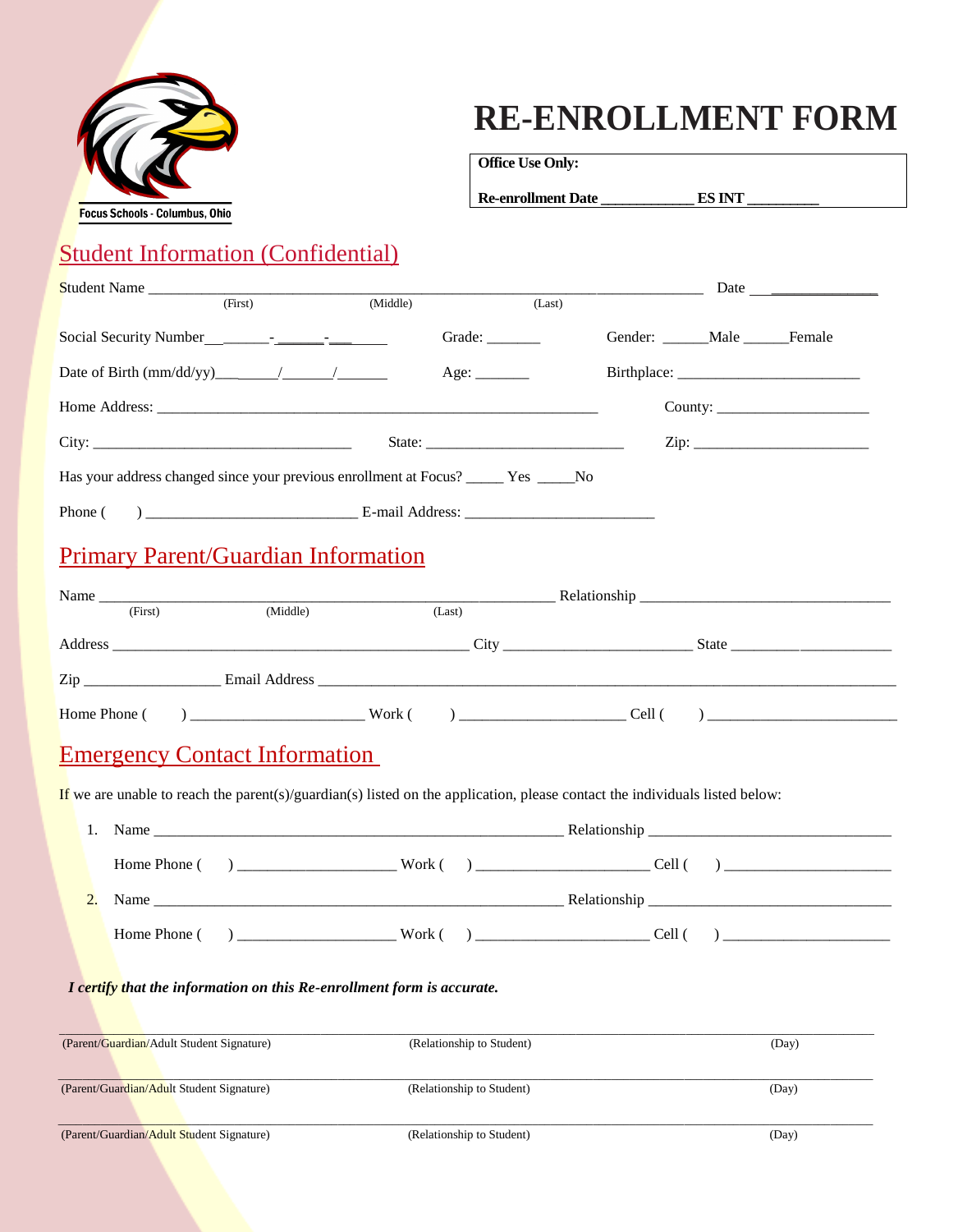## **PERSONAL INVENTORY**

| <b>Student Work Information</b>                                                                    |                      |                                        |
|----------------------------------------------------------------------------------------------------|----------------------|----------------------------------------|
| Does the student presently work? $\Box$ Yes $\Box$ No                                              |                      |                                        |
|                                                                                                    |                      |                                        |
|                                                                                                    |                      |                                        |
| <b>Student Social Information</b>                                                                  |                      |                                        |
| Does the student have any children?                                                                |                      | $\Box$ Yes $\Box$ No If Yes, how many? |
| Will the student need assistance with daycare? $\square$ Yes $\square$ No $\square$ Explain $\_\_$ |                      |                                        |
| Are there child custody issues?                                                                    | $\Box$ Yes $\Box$ No |                                        |
| Is the student currently on probation by the juvenile court system? $\Box$ Yes $\Box$ No           |                      |                                        |
|                                                                                                    |                      |                                        |
|                                                                                                    |                      | $\frac{1}{2}$                          |
| Has the student ever been involved with Juvenile Court for truancy? $\Box$ Yes $\Box$ No           |                      |                                        |
| Does the student receive government aid?                                                           | $\Box$ Yes $\Box$ No |                                        |
| Current Food Stamp Case Number (if applicable) _________________________________                   |                      |                                        |
|                                                                                                    |                      |                                        |
| Why did you leave FOCUS?                                                                           |                      |                                        |
|                                                                                                    |                      |                                        |
|                                                                                                    |                      |                                        |

Why are you back at FOCUS?

#### **DISTRIBUTION:**

**To** CTE Teacher. **To** Student Advocate.

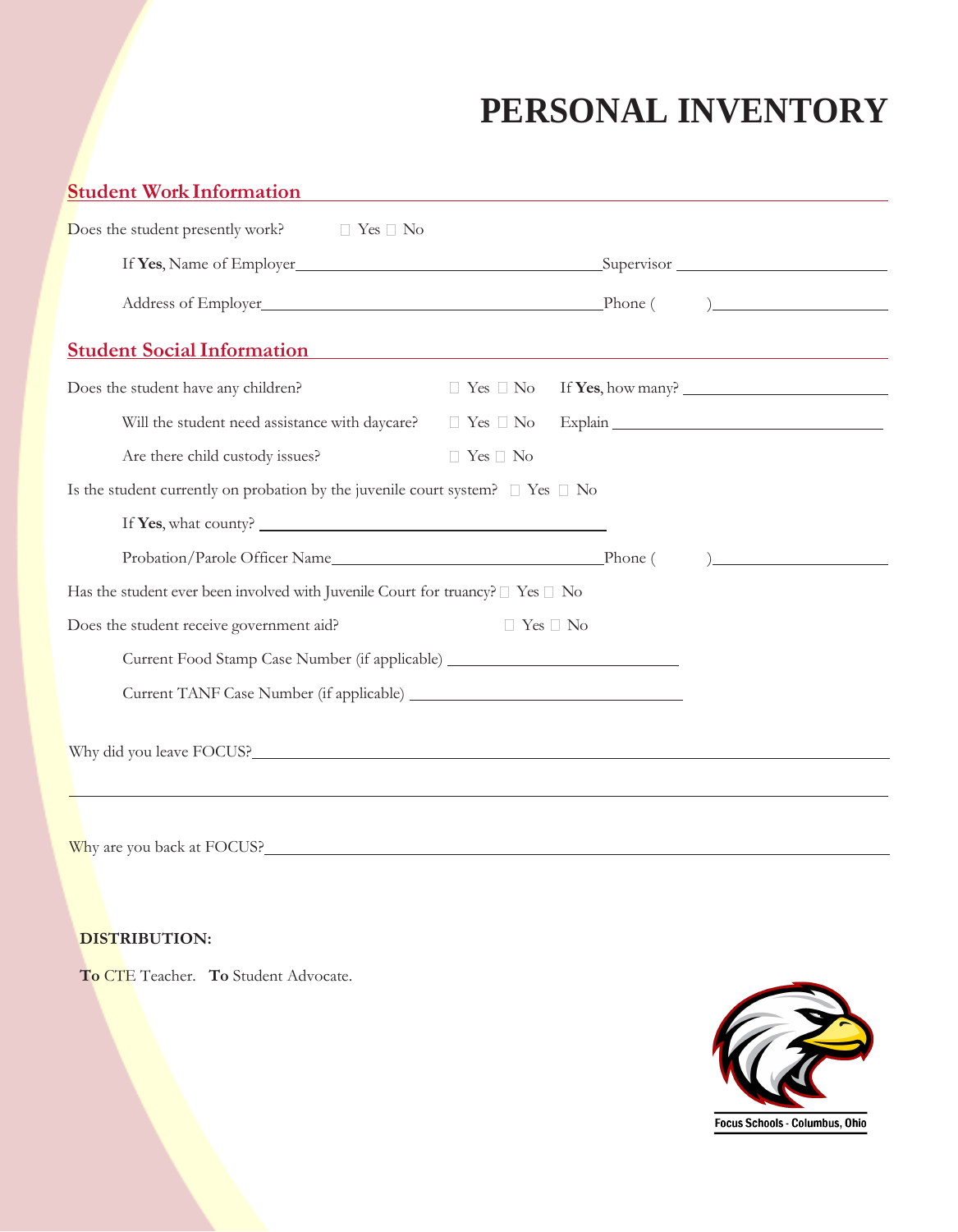

## **PERSONAL INVENTORY**

#### **Ethnicity**

 $\Box$  White, Non-Hispanic

American Indian/Alaskan Native  $\Box$  Asian/Pacific Islander  $\Box$  Black, Non-Hispanic  $\Box$  Hispanic  $\Box$  Hispanic  $\Box$  Multi-Racial

#### **Migrants or Homeless Status**

Is this student, parent(s), guardian(s) or spouse a migratory worker?

 $\Box$  Yes  $\Box$  Yes

Does this student have a fixed, regular or adequate nighttime residence?

 $\Box$  Yes

No

#### **Native Language**

Is English this student's native language?

**Q** Yes

No - If **No,** what is the native language of the student?

What language is spoken most frequently at home?

How long has the student attended school in the United States?

I agree to the release of Focus student directory information: which includes student name, age, address, phone number and parent names.<br>
Yes

 $\Box$  Yes

#### *I certify that the information on this application is accurate.*

| (Parent/Guardian/Adult Student Signature) | Relationship to Student   | Day   |
|-------------------------------------------|---------------------------|-------|
| (Parent/Guardian/Adult Student Signature) | (Relationship to Student) | (Day) |
| (Parent/Guardian/Adult Student Signature) | (Relationship to Student) | (Day) |

*Statement of Non-Discrimination:* It is the policy of the Focus to provide equal opportunities in all of its educational programs and operations and in all areas of employment practice, and to ensure that there shall be no discrimination against any employee or applicant or student on the basis [of age, race, color, religion, disab](http://www.focuslearn.org/)i[lity, sex, national origin or ancest](mailto:INFO@FOCUSLEARN.ORG)ry. Focus is an Equal Opportunity Employer.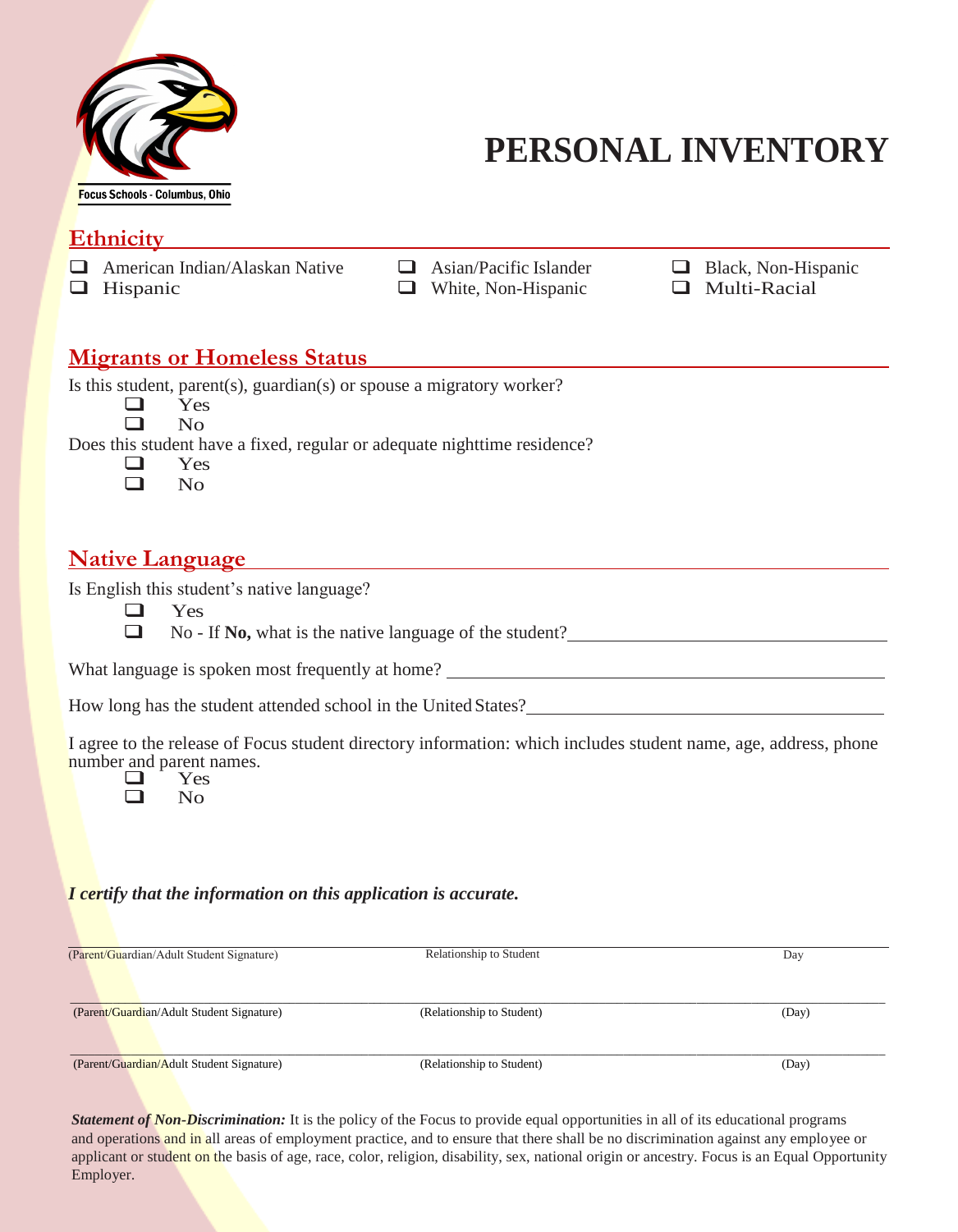## **INTERVENTION FORM**

|                  |                                                           | (First) | (Middle)                                                              | (Last) |                                                |
|------------------|-----------------------------------------------------------|---------|-----------------------------------------------------------------------|--------|------------------------------------------------|
|                  |                                                           |         |                                                                       |        |                                                |
|                  |                                                           |         |                                                                       |        |                                                |
|                  | Have you received special education services in the past? |         |                                                                       |        |                                                |
|                  | $\Box$ Yes<br>$\Box$ No                                   |         |                                                                       |        |                                                |
|                  | $\Box$ Unknown                                            |         |                                                                       |        |                                                |
|                  |                                                           |         |                                                                       |        |                                                |
|                  |                                                           |         | Do you have a current or active Individual Educational Program (IEP)? |        |                                                |
|                  | $\Box$ Yes                                                |         |                                                                       |        |                                                |
|                  | $\Box$ No<br>$\Box$ Unknown                               |         |                                                                       |        |                                                |
|                  |                                                           |         |                                                                       |        |                                                |
|                  |                                                           |         |                                                                       |        |                                                |
|                  |                                                           |         | Please list all prior high schools the student has attended:          |        |                                                |
| 1.               |                                                           |         |                                                                       |        |                                                |
|                  |                                                           |         |                                                                       |        | Individual Education Program (IEP)? □ Yes □ No |
|                  |                                                           |         |                                                                       |        |                                                |
|                  |                                                           |         |                                                                       |        |                                                |
| 2.               |                                                           |         |                                                                       |        |                                                |
|                  |                                                           |         |                                                                       |        | Individual Education Program (IEP)? □ Yes □ No |
|                  |                                                           |         |                                                                       |        |                                                |
| $\mathfrak{Z}$ . |                                                           |         |                                                                       |        |                                                |
|                  |                                                           |         |                                                                       |        |                                                |
|                  |                                                           |         |                                                                       |        | Individual Education Program (IEP)? □ Yes □ No |
|                  |                                                           |         |                                                                       |        |                                                |

#### **IEP Students Only:**

Please obtain a copy of your IEP and Evaluation Team Report (ETR) from your prior school and give to the Dean of Students at Focus.

#### **DISTRIBUTION**

To EC

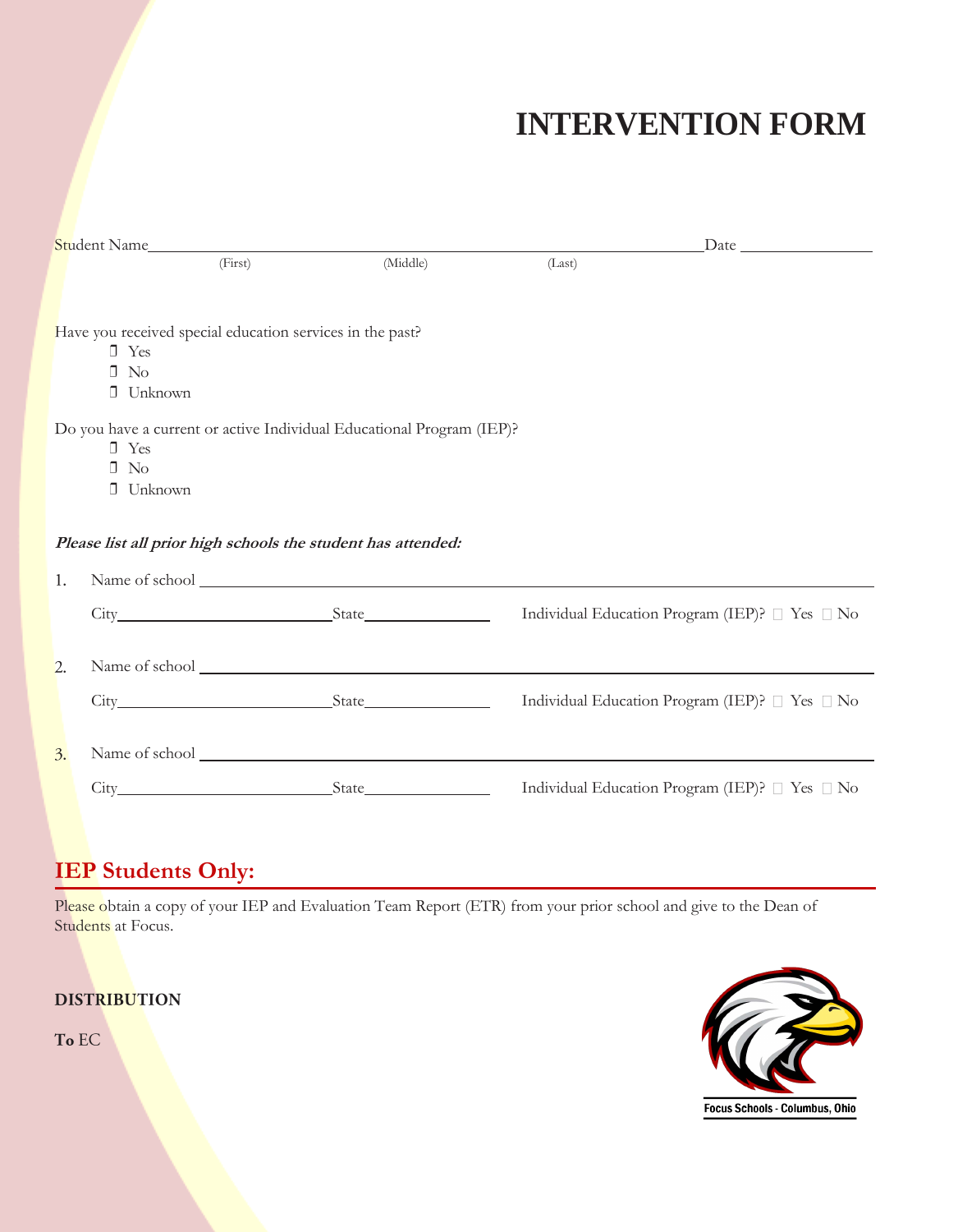## **REQUEST FOR STUDENTRECORDS**

|                        |                            |                                                                                                                                                                                                                               | State Zip Phone () Fax ()                                                                                                                                                                                                                                                                                         |
|------------------------|----------------------------|-------------------------------------------------------------------------------------------------------------------------------------------------------------------------------------------------------------------------------|-------------------------------------------------------------------------------------------------------------------------------------------------------------------------------------------------------------------------------------------------------------------------------------------------------------------|
|                        |                            |                                                                                                                                                                                                                               |                                                                                                                                                                                                                                                                                                                   |
|                        |                            |                                                                                                                                                                                                                               |                                                                                                                                                                                                                                                                                                                   |
|                        |                            |                                                                                                                                                                                                                               | State $\qquad \qquad \text{Zip} \qquad \qquad \text{Phone} \qquad \qquad \text{Phone} \qquad \qquad \text{Fix} \qquad \qquad \text{Fix} \qquad \text{?}$                                                                                                                                                          |
|                        |                            |                                                                                                                                                                                                                               |                                                                                                                                                                                                                                                                                                                   |
|                        |                            |                                                                                                                                                                                                                               |                                                                                                                                                                                                                                                                                                                   |
|                        |                            |                                                                                                                                                                                                                               |                                                                                                                                                                                                                                                                                                                   |
|                        |                            | You are authorized to release the following records for:                                                                                                                                                                      |                                                                                                                                                                                                                                                                                                                   |
|                        |                            |                                                                                                                                                                                                                               |                                                                                                                                                                                                                                                                                                                   |
| ப<br>⊔<br>❏            | <b>Enrollment at Focus</b> | * Send official transcripts by mail with signature and seal<br><u><b>Reason for Request:</b></u><br>To aid in present and future educational decisions<br>Other: If student owes fees, please send unofficial copy transcript |                                                                                                                                                                                                                                                                                                                   |
|                        |                            |                                                                                                                                                                                                                               |                                                                                                                                                                                                                                                                                                                   |
| Student Signature      |                            |                                                                                                                                                                                                                               | Date                                                                                                                                                                                                                                                                                                              |
|                        | Parent/Guardian Signature  |                                                                                                                                                                                                                               | Date<br>If you are unable to send official transcripts due to previous obligations that the student may have incurred, please forward<br>Ohio Proficiency Test and/or Ohio Graduation Test scores and unofficial copy of student's transcripts.                                                                   |
| Important information: |                            | Please send requested records to the address checked below:                                                                                                                                                                   | Focus North High School, 4807 Evanswood Dr., Columbus OH 43229, (614) 310-0430 - [IRN# 012529]<br>Focus Learning Academy East, 4480 Refugee Road., Columbus, OH 43207, (614) 269-0150 - [IRN# 142935]<br>Focus Learning Academy Southwest, 190 Southwood Ave., Columbus, OH 43207, (614) 545-2000 - [IRN# 142927] |
|                        |                            | This student has been entered into the SOES website effective_                                                                                                                                                                | Please withdraw the day prior to this enrollment date.                                                                                                                                                                                                                                                            |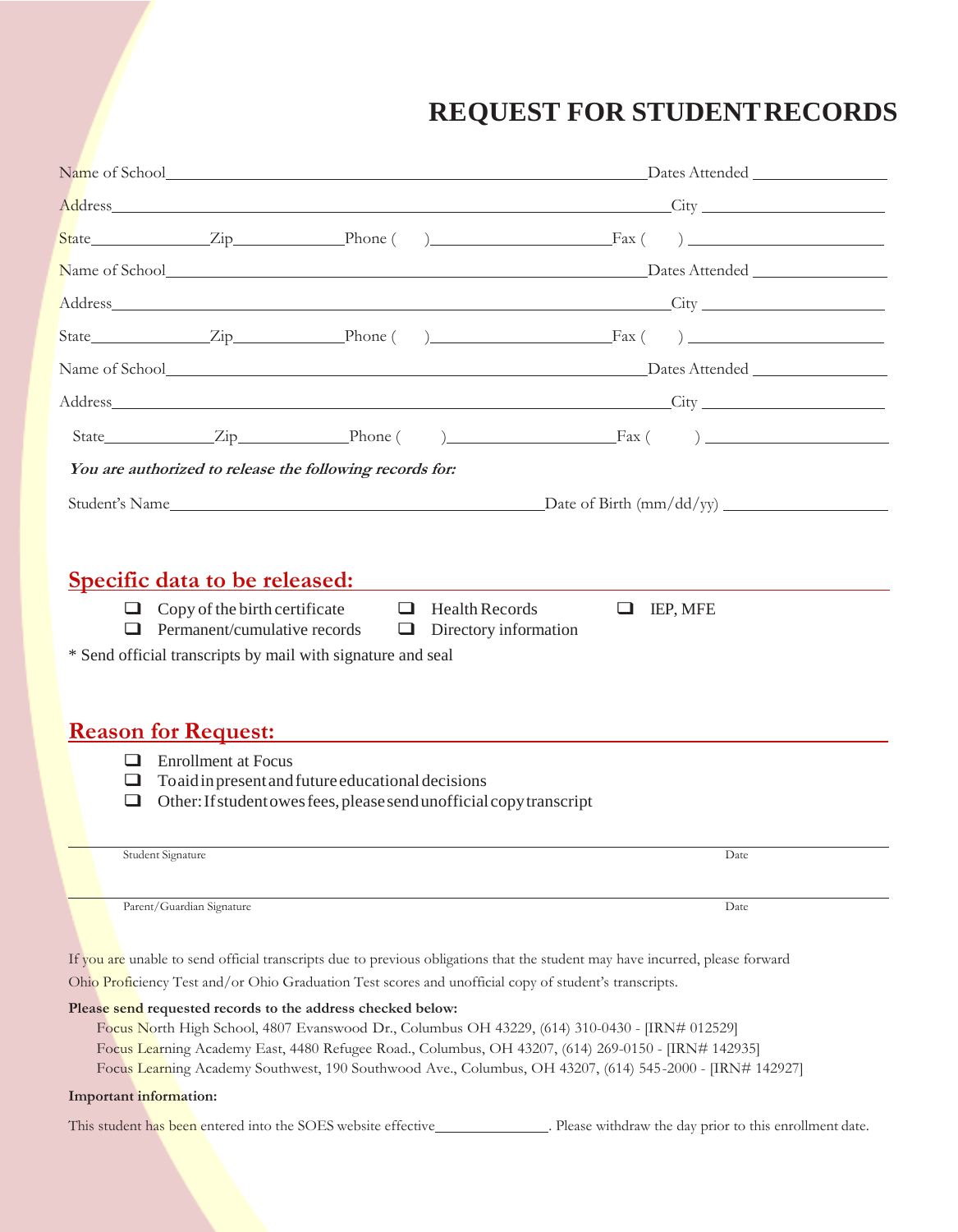# **FOCUS EMERGENCY MEDICAL FORM**



#### **PAGE 1 OF 2**

*Purpose: To enable parent(s)/guardian(s)/foster caregiver(s)to authorize the provision of emergency treatment for students who become ill or injured while under school authority when a parent/guardian/foster caregiver*

*cannot be reached. This information will be shared with staff and emergency care providers if needed.*

| Student Name                                                                                                                                                                                                                   |  |  |                                                                                 |  |
|--------------------------------------------------------------------------------------------------------------------------------------------------------------------------------------------------------------------------------|--|--|---------------------------------------------------------------------------------|--|
| Home Address and the contract of the state of the state of the state of the state of the state of the state of the state of the state of the state of the state of the state of the state of the state of the state of the sta |  |  |                                                                                 |  |
| City                                                                                                                                                                                                                           |  |  | $\mathsf{Zip}_{\_\_\_\_\_\_\_\_\_\_\_\_\_\_\_\_\_\_\_\_\_\_\_\_\_\_\_\_\_\_\_}$ |  |
| Parent/Guardian/Foster Caregiver with whom student resides                                                                                                                                                                     |  |  |                                                                                 |  |
| Home Phone $( )$ Work $( )$ Cell $( )$                                                                                                                                                                                         |  |  |                                                                                 |  |
|                                                                                                                                                                                                                                |  |  |                                                                                 |  |

#### Emergency Contact Information

*In the event you cannot be reached, list two (2) local people you authorize the school to release your ill or injured child.*

| 1. |                                                                                                                                                                                                                                      |  |  |  |  |               |  |
|----|--------------------------------------------------------------------------------------------------------------------------------------------------------------------------------------------------------------------------------------|--|--|--|--|---------------|--|
|    |                                                                                                                                                                                                                                      |  |  |  |  |               |  |
|    |                                                                                                                                                                                                                                      |  |  |  |  |               |  |
| 2. |                                                                                                                                                                                                                                      |  |  |  |  |               |  |
|    |                                                                                                                                                                                                                                      |  |  |  |  |               |  |
|    |                                                                                                                                                                                                                                      |  |  |  |  |               |  |
|    | Medical History <b>Contract Contract Contract Contract Contract Contract Contract Contract Contract Contract Contract Contract Contract Contract Contract Contract Contract Contract Contract Contract Contract Contract Contrac</b> |  |  |  |  |               |  |
|    | Does student have any allergies? $\Box$ Yes $\Box$ No If Yes, what?                                                                                                                                                                  |  |  |  |  |               |  |
|    | Does student have any medical conditions? $\Box$ Yes $\Box$ No If Yes, what?                                                                                                                                                         |  |  |  |  |               |  |
|    | Does the student currently take any medications? $\Box$ Yes $\Box$ No If Yes, what?                                                                                                                                                  |  |  |  |  |               |  |
|    | I hereby certify that this student is up to date on all required immunizations.                                                                                                                                                      |  |  |  |  | $ri$ and $ri$ |  |